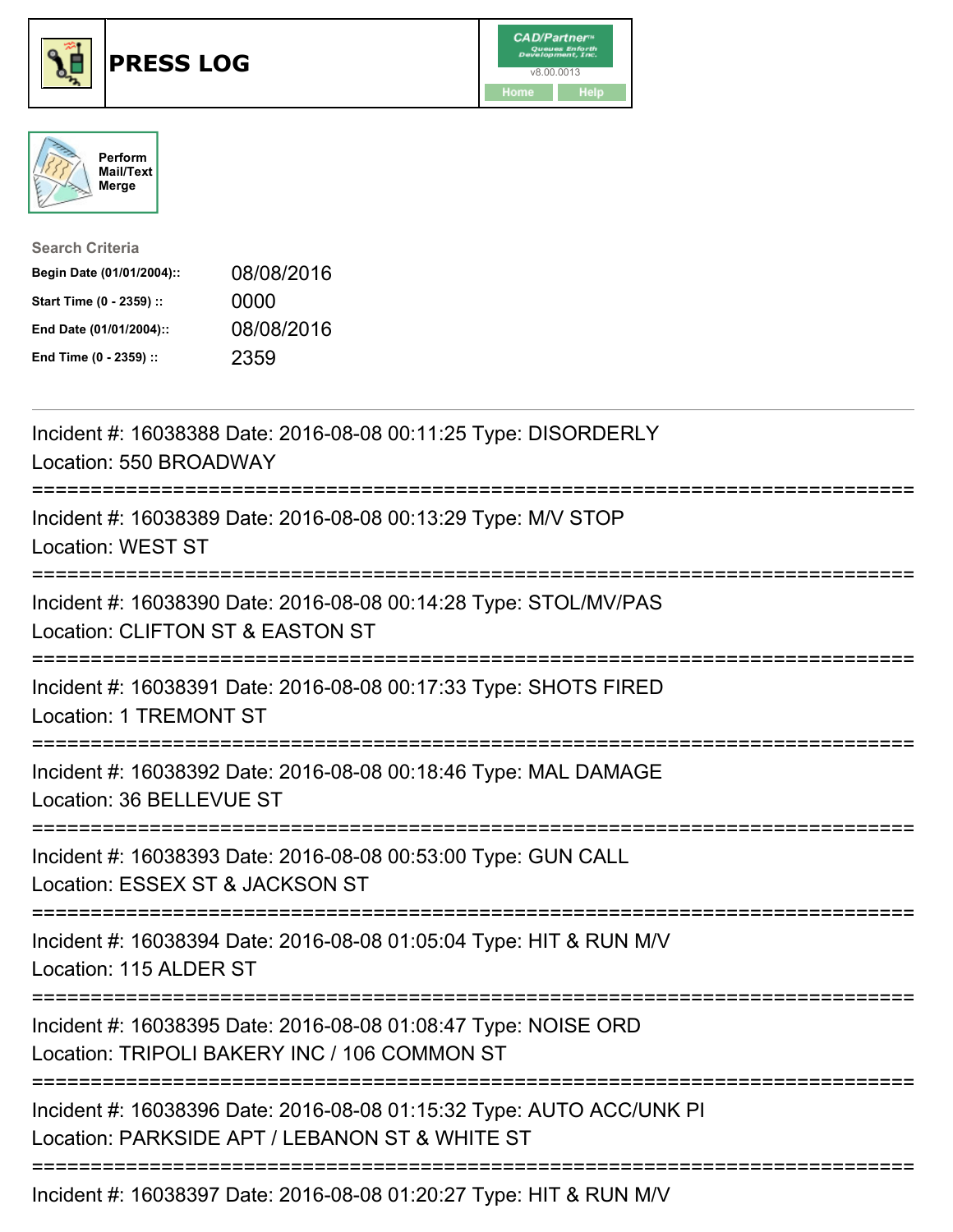Location: 3 RESERVOIR TER

=========================================================================== Incident #: 16038398 Date: 2016-08-08 01:26:27 Type: DOMESTIC/PROG Location: 203 WILLOW ST FL 2 =========================================================================== Incident #: 16038399 Date: 2016-08-08 01:27:15 Type: M/V STOP Location: CENTRAL BRIDGE / 0 MERRIMACK ST =========================================================================== Incident #: 16038400 Date: 2016-08-08 01:36:19 Type: ROBBERY ARMED Location: 117 ERVING AV FL 1 =========================================================================== Incident #: 16038401 Date: 2016-08-08 01:42:33 Type: FIGHT Location: SAM'S FOOD STORE / 389 BROADWAY =========================================================================== Incident #: 16038402 Date: 2016-08-08 01:43:39 Type: THREATS Location: MCDONALDS / 50 BROADWAY =========================================================================== Incident #: 16038403 Date: 2016-08-08 01:50:33 Type: AUTO ACC/NO PI Location: 12 ACTON ST =========================================================================== Incident #: 16038404 Date: 2016-08-08 01:51:19 Type: ASSSIT OTHER PD Location: 30 MORTON ST #LEFT FL 3 =========================================================================== Incident #: 16038405 Date: 2016-08-08 01:55:56 Type: M/V STOP Location: BROADWAY & ESSEX ST =========================================================================== Incident #: 16038407 Date: 2016-08-08 01:58:31 Type: HIT & RUN M/V Location: BUNKERHILL ST & LAWRENCE ST =========================================================================== Incident #: 16038406 Date: 2016-08-08 01:58:46 Type: FIGHT Location: POLLO CENTRO / 436 S UNION ST =========================================================================== Incident #: 16038408 Date: 2016-08-08 02:05:46 Type: M/V STOP Location: VALLEY FORUM / 654 S UNION ST =========================================================================== Incident #: 16038409 Date: 2016-08-08 02:06:28 Type: INVEST CONT Location: 90 LOWELL ST =========================================================================== Incident #: 16038410 Date: 2016-08-08 02:07:12 Type: BUILDING CHK Location: SAM'S FOOD STORE / 389 BROADWAY =========================================================================== Incident #: 16038411 Date: 2016-08-08 02:12:37 Type: SUS PERS/MV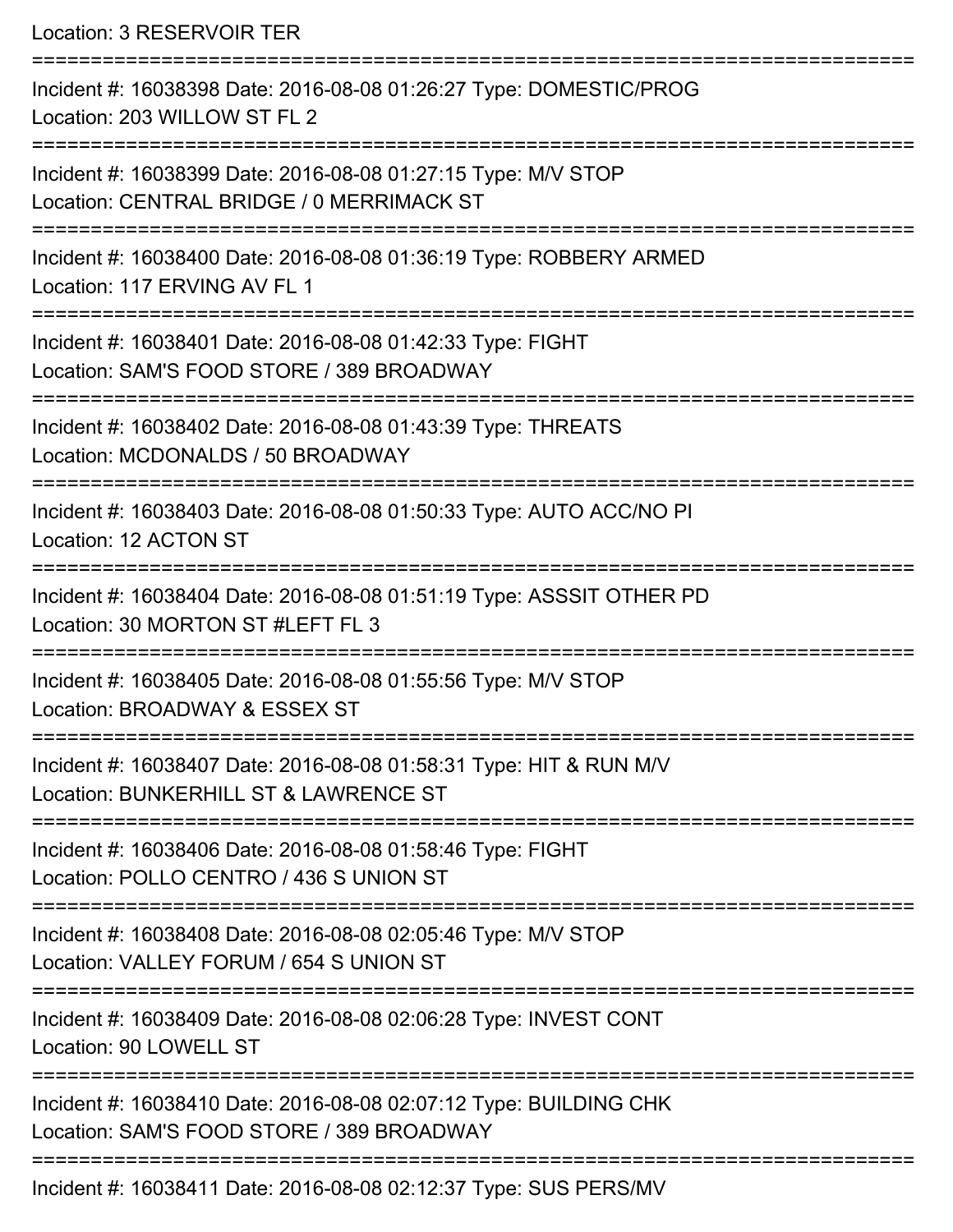| Incident #: 16038412 Date: 2016-08-08 02:21:49 Type: M/V STOP<br>Location: FALLS BRIDGE / null             |
|------------------------------------------------------------------------------------------------------------|
| Incident #: 16038413 Date: 2016-08-08 02:25:07 Type: M/V STOP<br>Location: HAMPSHIRE ST & LOWELL ST        |
| Incident #: 16038414 Date: 2016-08-08 02:27:27 Type: M/V STOP<br>Location: 90 LOWELL ST                    |
| Incident #: 16038415 Date: 2016-08-08 02:27:37 Type: DOMESTIC/PROG<br>Location: 101 MARKET ST FL 1         |
| Incident #: 16038416 Date: 2016-08-08 02:36:41 Type: BUILDING CHK<br><b>Location: 1 TREMONT ST</b>         |
| Incident #: 16038417 Date: 2016-08-08 02:38:53 Type: M/V STOP<br>Location: SALEM ST AND OSGOOD ST          |
| Incident #: 16038418 Date: 2016-08-08 02:46:39 Type: B&E/MV/PAST<br>Location: 63 LEXINGTON ST              |
| Incident #: 16038419 Date: 2016-08-08 02:47:25 Type: M/V STOP<br>Location: SAM'S FOOD STORE / 389 BROADWAY |
| Incident #: 16038420 Date: 2016-08-08 03:16:35 Type: GUN CALL<br>Location: 94 AMES ST FL 1 LEFT            |
| Incident #: 16038421 Date: 2016-08-08 03:29:07 Type: STOL/MV/PAS<br>Location: 271 CYPRESS AV               |
| Incident #: 16038422 Date: 2016-08-08 03:35:54 Type: M/V STOP<br>Location: 9 APPLETON ST                   |
| Incident #: 16038423 Date: 2016-08-08 03:59:40 Type: M/V STOP<br>Location: BROADWAY & CROSS ST             |
| Incident #: 16038424 Date: 2016-08-08 04:04:49 Type: A&B D/W PAST<br>Location: 21 CHELMSFORD ST            |
| Incident #: 16038425 Date: 2016-08-08 04:12:45 Type: M/V STOP                                              |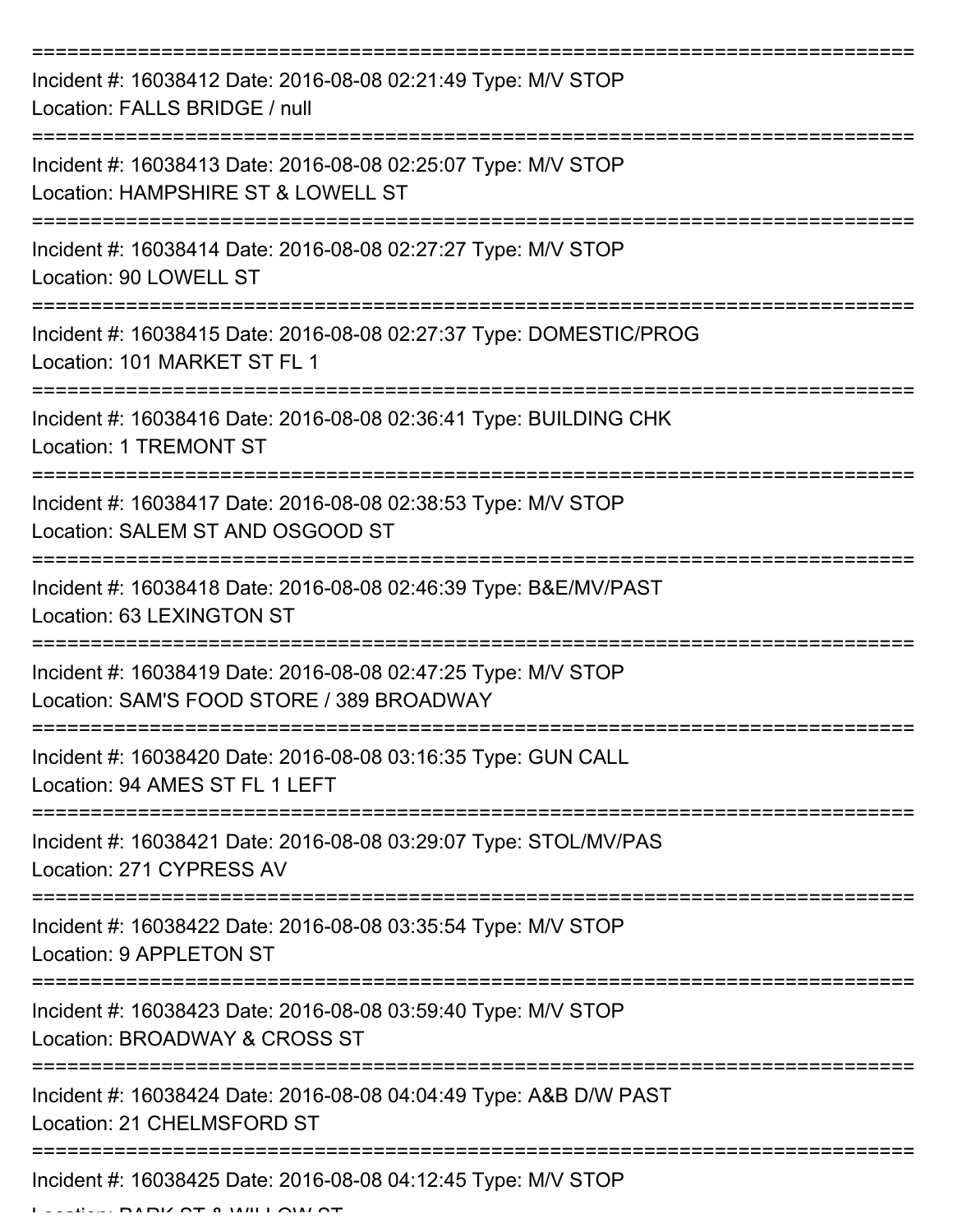| Incident #: 16038426 Date: 2016-08-08 04:16:45 Type: BUILDING CHK<br>Location: U-HAUL RENTAL / 375 BROADWAY                   |
|-------------------------------------------------------------------------------------------------------------------------------|
| Incident #: 16038427 Date: 2016-08-08 04:21:48 Type: BUILDING CHK<br>Location: CARGO EXPRESS / 50 FRANKLIN ST                 |
| Incident #: 16038428 Date: 2016-08-08 05:40:22 Type: STOL/MV/PAS<br>Location: 366 S BROADWAY                                  |
| Incident #: 16038429 Date: 2016-08-08 05:54:07 Type: ALARM/BURG<br>Location: PARTHUM SCHOOL / 258 E HAVERHILL ST              |
| Incident #: 16038430 Date: 2016-08-08 06:42:21 Type: MEDIC SUPPORT<br>Location: 45 MANCHESTER ST #2<br>--------------         |
| ================<br>Incident #: 16038431 Date: 2016-08-08 06:55:26 Type: B&E/MV/PAST<br>Location: 65 BENNINGTON ST            |
| Incident #: 16038432 Date: 2016-08-08 06:58:40 Type: PARK & WALK<br>Location: 0 BROADWAY                                      |
| =================<br>Incident #: 16038433 Date: 2016-08-08 08:00:43 Type: ALARM/BURG<br>Location: KEY POLYMER / 17 SHEPARD ST |
| Incident #: 16038434 Date: 2016-08-08 08:05:42 Type: ALARM/BURG<br>Location: COLLISION CENTER / 85 BAY STATE RD #UNIT 15-16   |
| Incident #: 16038435 Date: 2016-08-08 08:20:25 Type: CLOSE STREET<br>Location: MECHANIC ST & UNION ST                         |
| Incident #: 16038436 Date: 2016-08-08 08:35:31 Type: M/V STOP<br>Location: MARSTON ST & STORROW ST                            |
| Incident #: 16038437 Date: 2016-08-08 09:08:34 Type: PARK & WALK<br>Location: BRADFORD ST & BROADWAY                          |
| Incident #: 16038438 Date: 2016-08-08 09:10:38 Type: M/V STOP<br>Location: AMESBURY ST & COMMON ST                            |
| Incident #: 16038439 Date: 2016-08-08 09:11:48 Type: M/V STOP<br>I occion: MADKET CT & DADKED CT                              |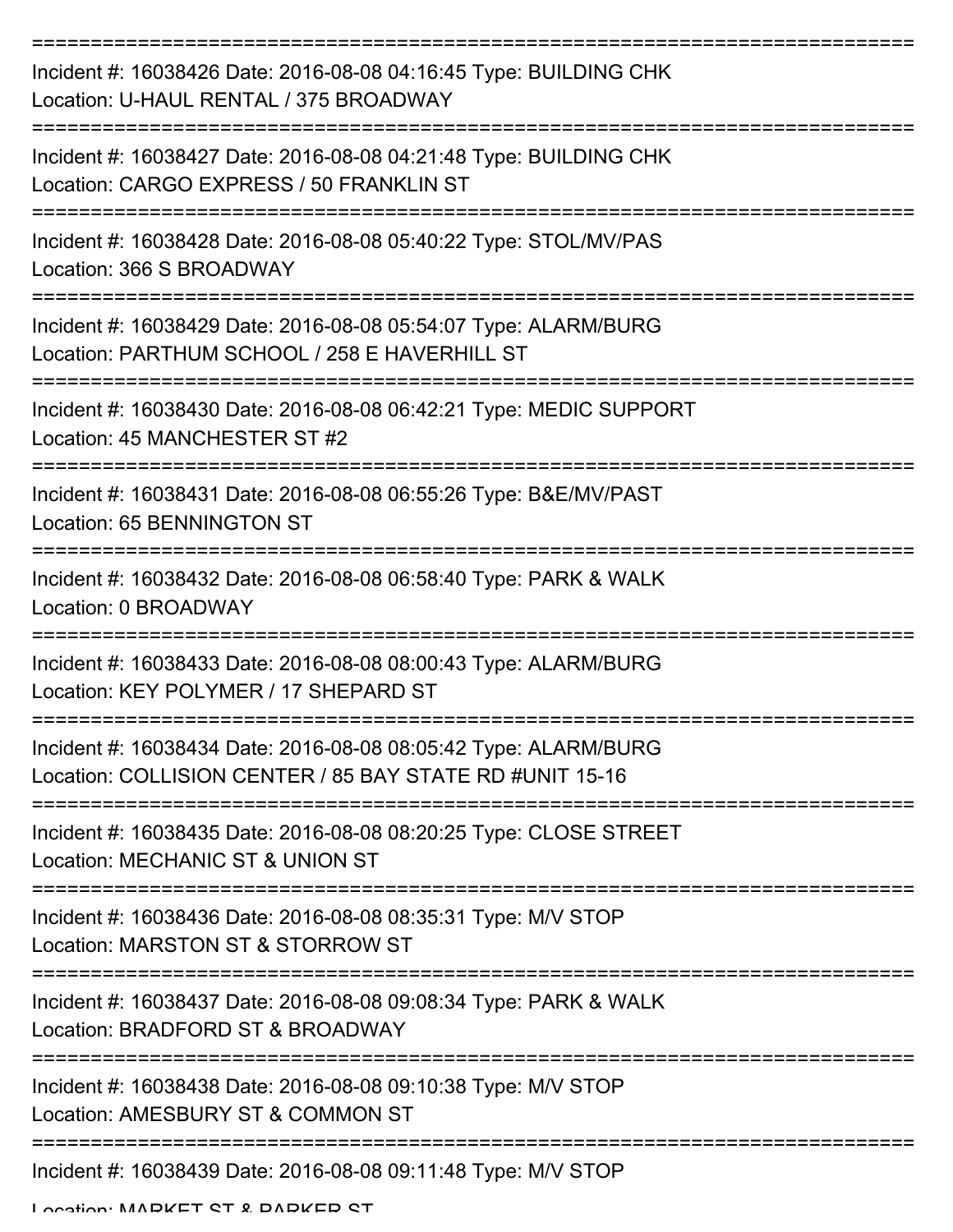| Incident #: 16038440 Date: 2016-08-08 09:24:18 Type: NOTIFICATION<br>Location: 25 DURHAM ST                                           |
|---------------------------------------------------------------------------------------------------------------------------------------|
| Incident #: 16038442 Date: 2016-08-08 09:50:55 Type: LARCENY/PAST<br>Location: 11 SUMMER ST #S306                                     |
| Incident #: 16038441 Date: 2016-08-08 09:51:09 Type: PARK & WALK<br>Location: MARKET ST & S UNION ST<br>==========                    |
| Incident #: 16038443 Date: 2016-08-08 09:53:21 Type: B&E FOLLOW UP<br>Location: 354 MERRIMACK ST                                      |
| ,,,,,,,,,,,,,,,,,,,<br>Incident #: 16038444 Date: 2016-08-08 09:58:22 Type: PARK & WALK<br>Location: BRADFORD ST & BROADWAY           |
| Incident #: 16038445 Date: 2016-08-08 10:01:44 Type: INVEST CONT<br>Location: 68 FOSTER ST                                            |
| =================================<br>Incident #: 16038446 Date: 2016-08-08 10:03:59 Type: MISSING PERS<br>Location: 22 WILMOT ST FL 2 |
| Incident #: 16038447 Date: 2016-08-08 10:11:39 Type: INVEST CONT<br>Location: 82 JAMAICA ST                                           |
| Incident #: 16038451 Date: 2016-08-08 10:12:27 Type: IDENTITY THEFT<br>Location: 274 E HAVERHILL ST                                   |
| Incident #: 16038448 Date: 2016-08-08 10:13:49 Type: ALARM/BURG<br>Location: 82 DRACUT ST                                             |
| Incident #: 16038449 Date: 2016-08-08 10:14:30 Type: TRESPASSING<br>Location: 50 ISLAND ST                                            |
| Incident #: 16038452 Date: 2016-08-08 10:15:12 Type: MAL DAMAGE<br>Location: 100 CROSS ST FL 3RD                                      |
| Incident #: 16038450 Date: 2016-08-08 10:15:57 Type: M/V STOP<br>Location: HUSE ST & PARK ST                                          |
| Incident #: 16038453 Date: 2016-08-08 10:18:52 Type: TOW OF M/V<br>Location: 48 E HAVERHILL ST                                        |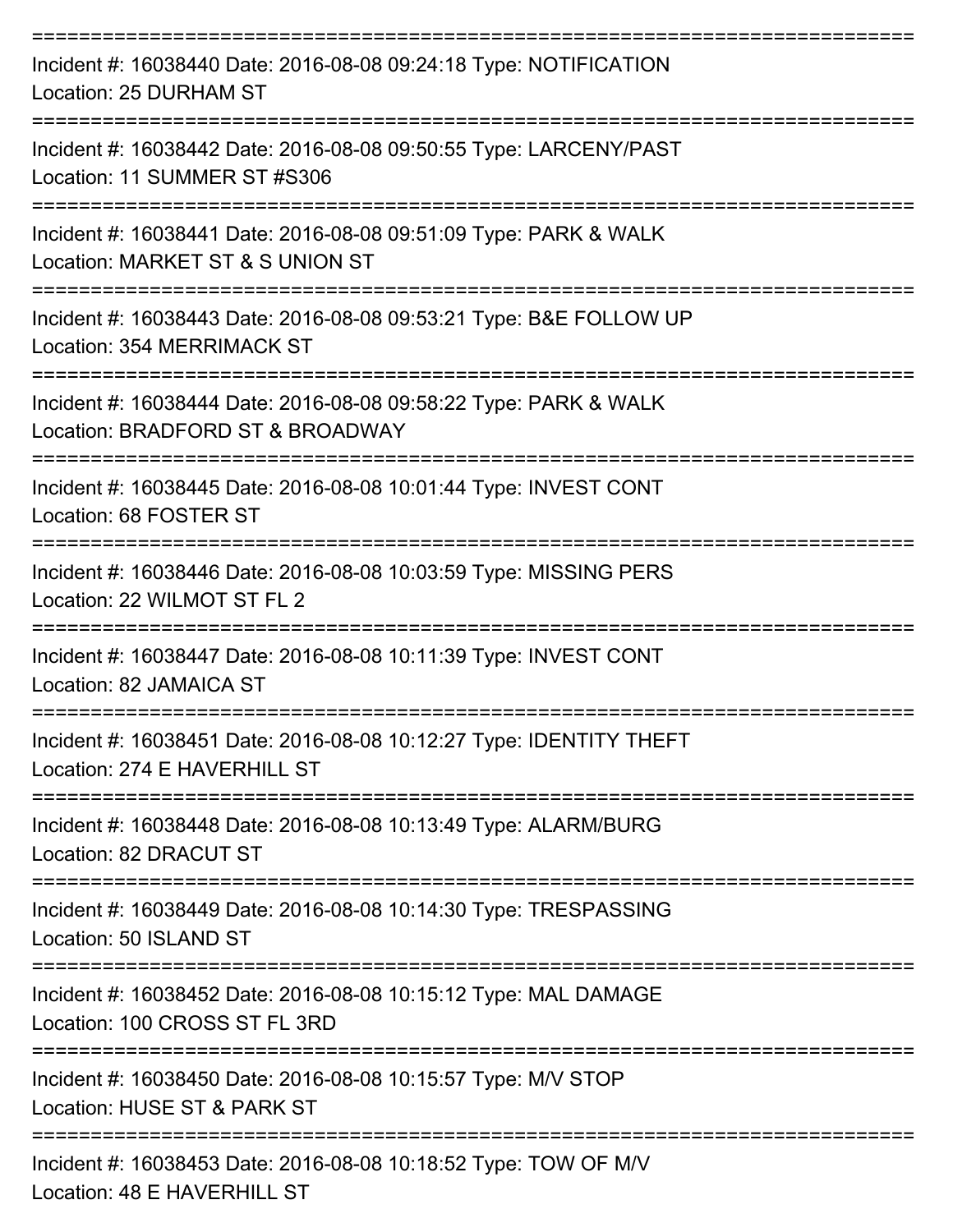| Incident #: 16038454 Date: 2016-08-08 10:21:24 Type: COURT DOC SERVE<br><b>Location: 12 METHUEN</b>                        |
|----------------------------------------------------------------------------------------------------------------------------|
| Incident #: 16038455 Date: 2016-08-08 10:22:58 Type: DOMESTIC/PROG<br>Location: 54 TEWKSBURY ST #LEFT                      |
| Incident #: 16038456 Date: 2016-08-08 10:23:20 Type: THREATS<br>Location: 26 BODWELL ST                                    |
| Incident #: 16038457 Date: 2016-08-08 10:27:07 Type: LARCENY/PAST<br>Location: FELO'S AUTO SALE / 14 BROADWAY              |
| Incident #: 16038459 Date: 2016-08-08 10:36:08 Type: LOST PROPERTY<br>Location: 65 OAK ST<br>:======================       |
| Incident #: 16038458 Date: 2016-08-08 10:37:23 Type: INVEST CONT<br>Location: 27 YALE ST                                   |
| Incident #: 16038460 Date: 2016-08-08 10:39:03 Type: AUTO ACC/NO PI<br>Location: BERKELEY ST & JACKSON ST                  |
| Incident #: 16038461 Date: 2016-08-08 10:44:40 Type: TOW OF M/V<br>Location: 280 MERRIMACK                                 |
| Incident #: 16038462 Date: 2016-08-08 10:45:09 Type: DOMESTIC/PROG<br>Location: 14 WASHINGTON WY                           |
| Incident #: 16038463 Date: 2016-08-08 10:46:38 Type: M/V STOP<br>Location: 133 LAWRENCE ST                                 |
| Incident #: 16038464 Date: 2016-08-08 11:07:53 Type: UNWANTEDGUEST<br>Location: 131 SPRINGFIELD ST FL 2                    |
| Incident #: 16038465 Date: 2016-08-08 11:11:37 Type: TRESPASSING<br>Location: 150 BUTLER ST                                |
| ===============================<br>Incident #: 16038467 Date: 2016-08-08 11:14:11 Type: FIRE<br>Location: 101 S BOWDOIN ST |
| Incident #: 16038466 Date: 2016-08-08 11:14:40 Type: AUTO ACC/NO PI<br>Location: ELM ST & NEWBURY ST                       |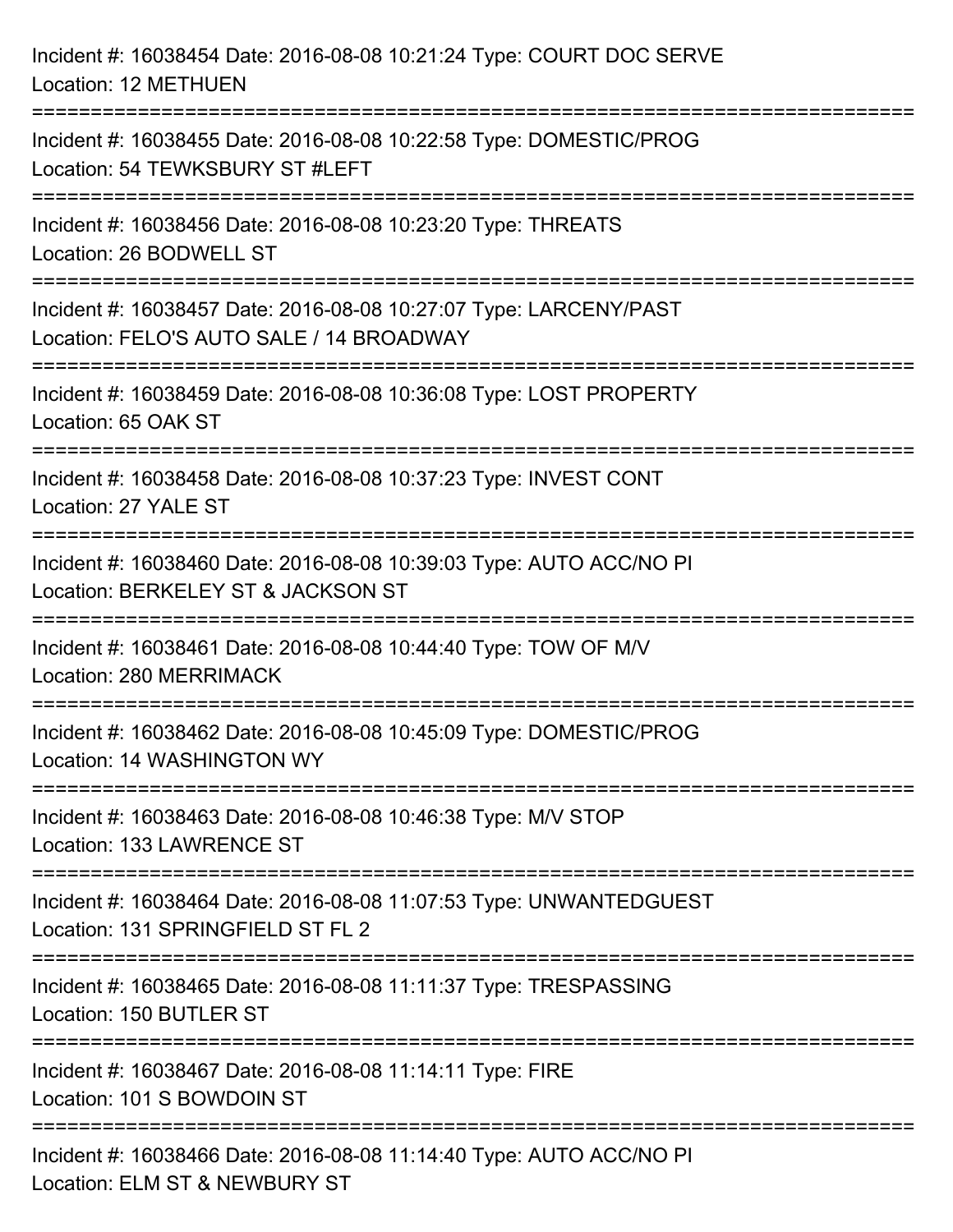| Incident #: 16038469 Date: 2016-08-08 11:17:15 Type: IDENTITY THEFT<br>Location: 42 BRADFORD ST                                   |
|-----------------------------------------------------------------------------------------------------------------------------------|
| Incident #: 16038468 Date: 2016-08-08 11:17:26 Type: DISTURBANCE<br>Location: 79 STEARNS AV FL 2                                  |
| Incident #: 16038470 Date: 2016-08-08 11:21:36 Type: CK WELL BEING<br>Location: 415 LOWELL ST<br>:=============================== |
| Incident #: 16038471 Date: 2016-08-08 11:21:56 Type: AUTO ACC/NO PI<br>Location: BOWDOIN ST & S BROADWAY                          |
| Incident #: 16038472 Date: 2016-08-08 11:28:31 Type: RECOV/STOL/MV<br>Location: 2 INMAN ST                                        |
| Incident #: 16038473 Date: 2016-08-08 11:33:14 Type: CK WELL BEING<br>Location: 79 STEARNS AV                                     |
| Incident #: 16038474 Date: 2016-08-08 11:45:50 Type: M/V STOP<br>Location: PARKER ST & SALEM ST                                   |
| Incident #: 16038475 Date: 2016-08-08 11:46:45 Type: LARCENY/PAST<br><b>Location: 8 KATHERINE ST</b>                              |
| Incident #: 16038476 Date: 2016-08-08 11:48:55 Type: NOISE ORD<br>Location: 210 WATER ST FL 2ND                                   |
| Incident #: 16038477 Date: 2016-08-08 11:54:50 Type: COURT DOC SERVE<br>Location: 1 CANAL ST                                      |
| Incident #: 16038478 Date: 2016-08-08 11:59:38 Type: COURT DOC SERVE<br>Location: 200 PARKER ST #19                               |
| Incident #: 16038479 Date: 2016-08-08 12:04:24 Type: COURT DOC SERVE<br>Location: 160 BERKELEY ST #A                              |
| Incident #: 16038481 Date: 2016-08-08 12:09:01 Type: 209A/SERVE<br>Location: 365 LAWRENCE ST                                      |
| Incident #: 16038480 Date: 2016-08-08 12:09:37 Type: M/V STOP<br>Location: HAMPSHIRE ST & PARK ST                                 |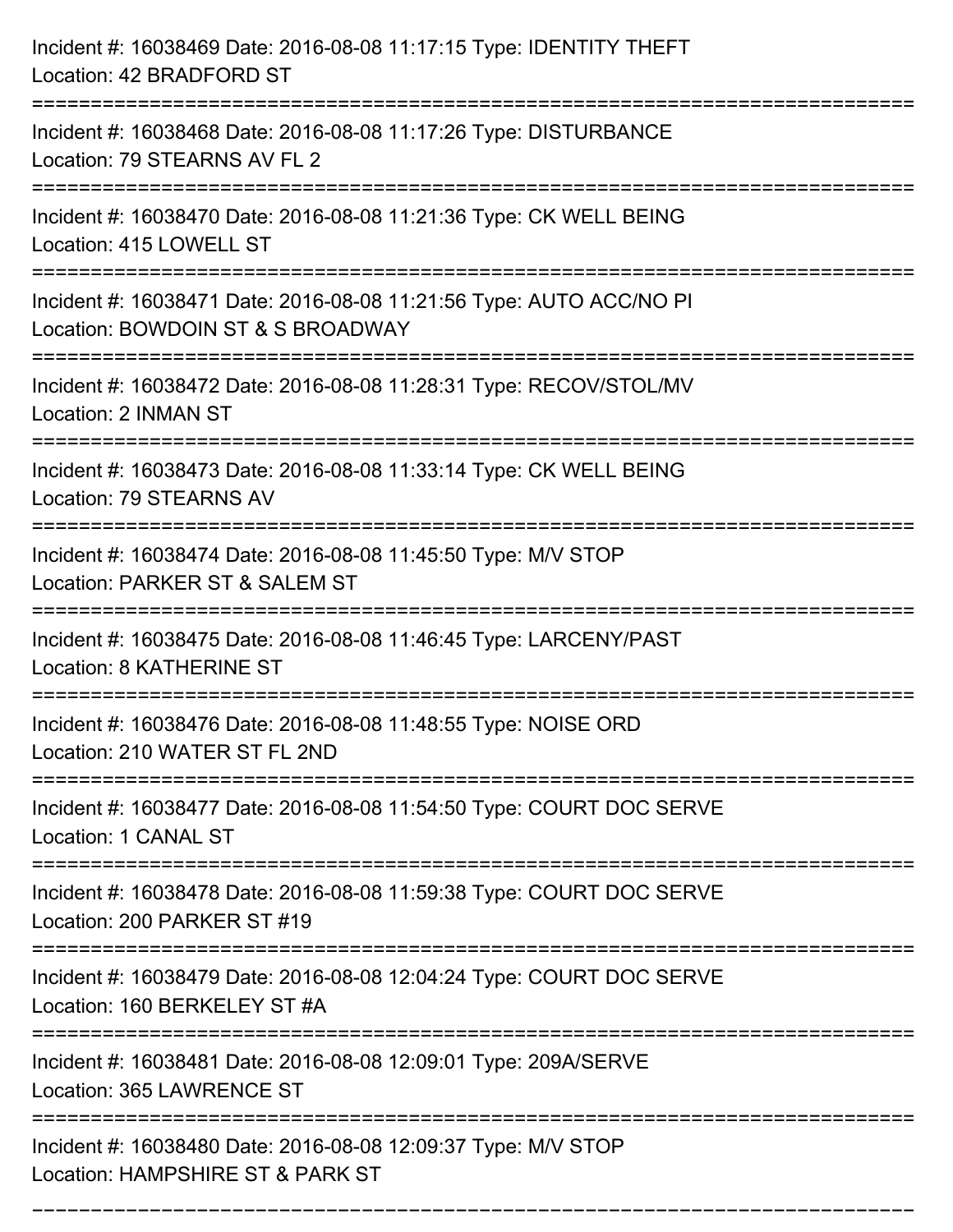| Incident #: 16038482 Date: 2016-08-08 12:10:04 Type: ALARM/BURG<br>Location: ROJAS RESD / 116 EVERETT ST<br>------------------------ |
|--------------------------------------------------------------------------------------------------------------------------------------|
| Incident #: 16038484 Date: 2016-08-08 12:10:48 Type: 209A/SERVE<br>Location: 143 BERKLEY ST                                          |
| Incident #: 16038483 Date: 2016-08-08 12:10:55 Type: DISORDERLY<br>Location: BRUCE ST & PARK ST<br>:===========================      |
| Incident #: 16038485 Date: 2016-08-08 12:12:41 Type: 209A/SERVE<br>Location: 350 HAVERHILL ST #6                                     |
| Incident #: 16038486 Date: 2016-08-08 12:15:30 Type: DRUG VIO<br>Location: FIRESTONE TIRES / 60 ESSEX ST<br>======================   |
| Incident #: 16038487 Date: 2016-08-08 12:16:26 Type: DRUG VIO<br>Location: MARBLE AV & TEXAS AV                                      |
| Incident #: 16038488 Date: 2016-08-08 12:36:54 Type: RECOV/STOL/MV<br>Location: 514 HAVERHILL ST                                     |
| Incident #: 16038489 Date: 2016-08-08 12:39:25 Type: MV/BLOCKING<br>Location: 125 OSGOOD ST                                          |
| Incident #: 16038490 Date: 2016-08-08 12:40:23 Type: AUTO ACC/NO PI<br>Location: 12 BROOK ST<br>====================                 |
| Incident #: 16038491 Date: 2016-08-08 12:41:59 Type: AUTO ACC/PI<br>Location: 168 WATER ST<br>-------------------------------        |
| Incident #: 16038492 Date: 2016-08-08 12:44:33 Type: AUTO ACC/NO PI<br>Location: 51 E HAVERHILL ST                                   |
| Incident #: 16038493 Date: 2016-08-08 12:45:05 Type: ANIMAL COMPL<br>Location: 151 FARNHAM ST                                        |
| Incident #: 16038494 Date: 2016-08-08 12:53:53 Type: TOW OF M/V<br>Location: ALDER ST & BENNINGTON ST                                |
| Incident #: 16038495 Date: 2016-08-08 12:59:25 Type: LARCENY/MV/PAST<br>Location: 63 LEXINGTON ST                                    |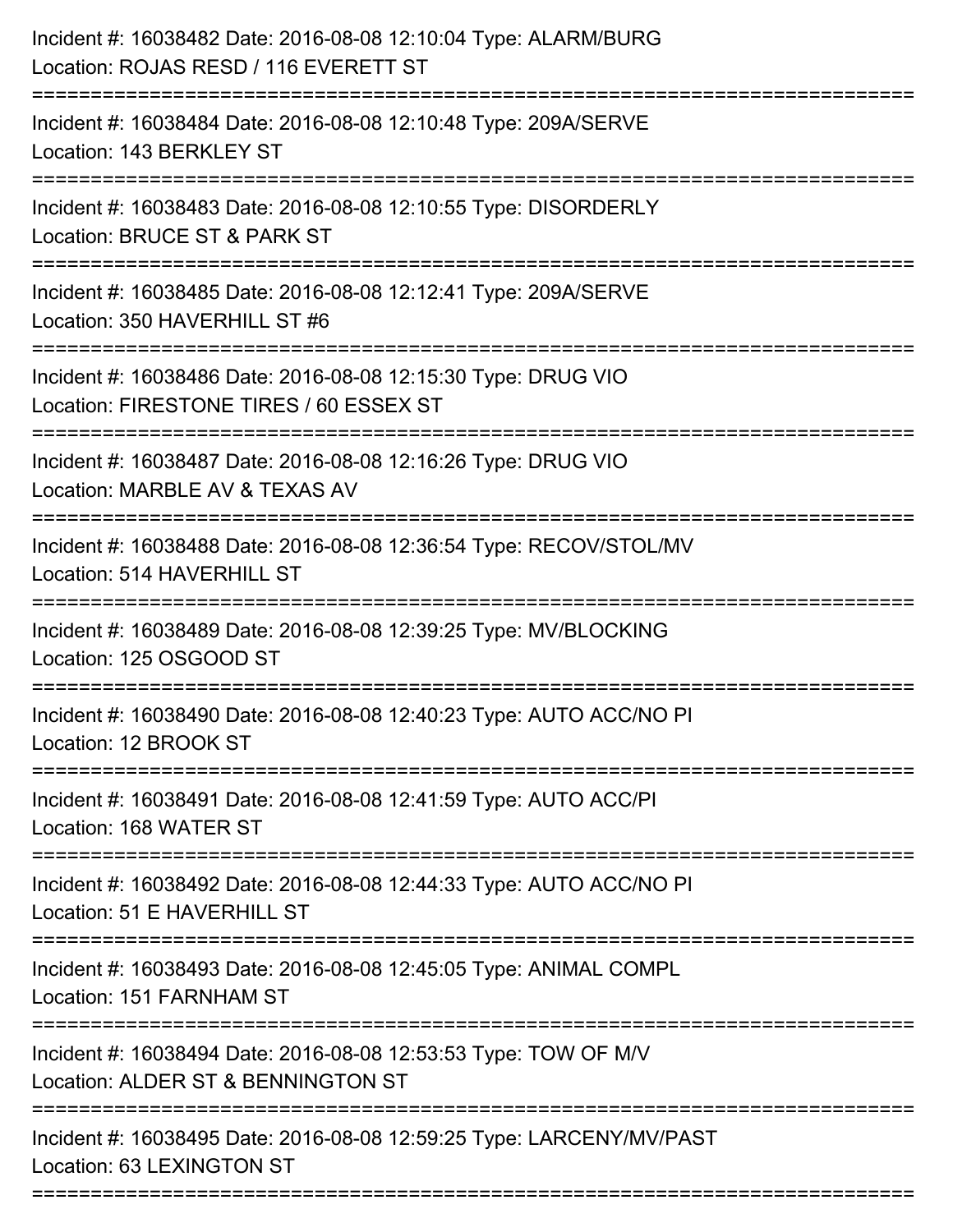Location: 20 WHITMAN ST

| Incident #: 16038497 Date: 2016-08-08 13:23:57 Type: ALARM/BURG<br>Location: 116 EVERETT ST                                           |
|---------------------------------------------------------------------------------------------------------------------------------------|
| Incident #: 16038498 Date: 2016-08-08 13:27:47 Type: VIO 209A<br>Location: 112 MARSTON ST                                             |
| Incident #: 16038499 Date: 2016-08-08 13:39:27 Type: MEDIC SUPPORT<br>Location: 96 AUBURN ST FL 2ND                                   |
| Incident #: 16038500 Date: 2016-08-08 13:41:02 Type: AUTO ACC/NO PI<br>Location: 360 BROADWAY                                         |
| Incident #: 16038501 Date: 2016-08-08 13:46:51 Type: DISTURBANCE<br>Location: AUTO HOUSE INC / 134 WEST ST<br>======================= |
| Incident #: 16038502 Date: 2016-08-08 13:48:12 Type: WARRANT SERVE<br>Location: 216 FARNHAM ST                                        |
| Incident #: 16038503 Date: 2016-08-08 13:55:44 Type: STOL/MV/PAS<br>Location: 305 ESSEX ST<br>=============                           |
| Incident #: 16038504 Date: 2016-08-08 14:05:29 Type: TOW OF M/V<br>Location: ALDER ST & LAWRENCE ST                                   |
| Incident #: 16038505 Date: 2016-08-08 14:12:32 Type: DRUG OVERDOSE<br>Location: BENNINGTON ST & ERVING AV                             |
| Incident #: 16038506 Date: 2016-08-08 14:16:33 Type: AUTO ACC/NO PI<br>Location: ARLINGTON ST & BROADWAY                              |
| Incident #: 16038507 Date: 2016-08-08 14:17:42 Type: ABAND MV<br>Location: 27 DRACUT ST                                               |
| Incident #: 16038508 Date: 2016-08-08 14:35:54 Type: MEDIC SUPPORT<br>Location: SOUTH LAWRENCE EAST SCHOOL / 165 CRAWFORD ST          |
| Incident #: 16038509 Date: 2016-08-08 14:46:53 Type: HIT & RUN M/V<br>Location: 620 ESSEX ST                                          |
|                                                                                                                                       |

Incident #: 16038511 Date: 2016 08 08 14:49:13 Type: TOW OF M/V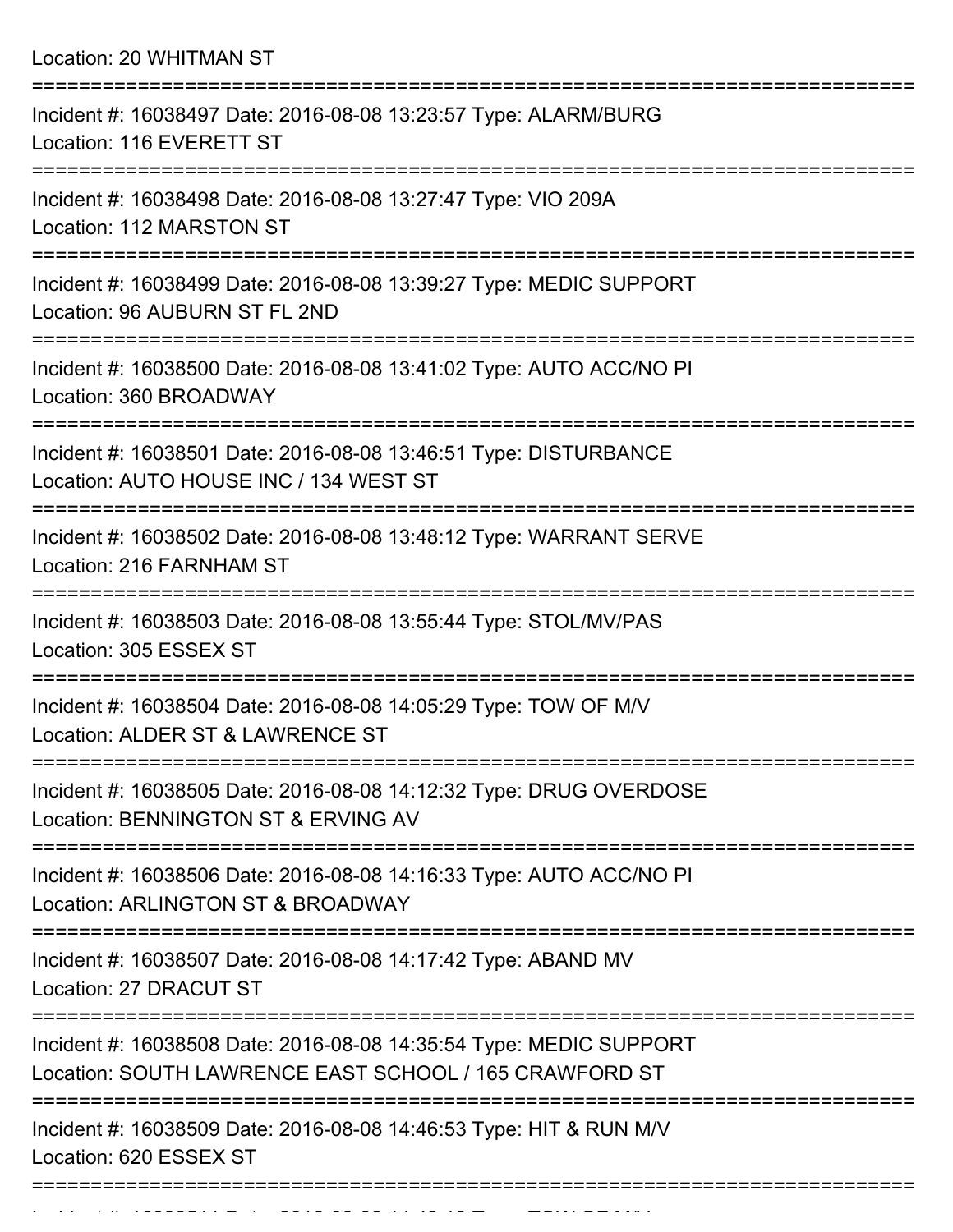Location: WENDELL ST & WEST ST =========================================================================== Incident #: 16038510 Date: 2016-08-08 14:50:23 Type: WARRANT SERVE Location: 34 DOYLE ST =========================================================================== Incident #: 16038512 Date: 2016-08-08 14:57:30 Type: M/V STOP Location: BROADWAY & TREMONT ST =========================================================================== Incident #: 16038513 Date: 2016-08-08 15:03:47 Type: AUTO ACC/NO PI Location: 119 MARGIN ST =========================================================================== Incident #: 16038514 Date: 2016-08-08 15:04:35 Type: ALARM/BURG Location: MILL DIRECT TEXTILES / 15 UNION ST FL 3 =========================================================================== Incident #: 16038515 Date: 2016-08-08 15:05:21 Type: SUICIDE ATTEMPT Location: 11 JORDAN ST =========================================================================== Incident #: 16038516 Date: 2016-08-08 15:07:20 Type: AUTO ACC/NO PI Location: CUTLER ST & EMERALD AV =========================================================================== Incident #: 16038517 Date: 2016-08-08 15:11:33 Type: FRAUD Location: 200 COMMON ST =========================================================================== Incident #: 16038518 Date: 2016-08-08 15:12:56 Type: TENANT PROB Location: 41 VINE ST FL 3RD =========================================================================== Incident #: 16038519 Date: 2016-08-08 15:24:06 Type: TOW OF M/V Location: WEST ST & WILLOUGHBY ST =========================================================================== Incident #: 16038520 Date: 2016-08-08 15:27:17 Type: TRESPASSING Location: AMES ST & YALE ST =========================================================================== Incident #: 16038521 Date: 2016-08-08 15:36:26 Type: MISSING PERS Location: 251B FARNHAM ST =========================================================================== Incident #: 16038522 Date: 2016-08-08 15:44:52 Type: FIRE Location: HIGHGATE ST & RESERVOIR ST =========================================================================== Incident #: 16038523 Date: 2016-08-08 15:57:33 Type: M/V STOP Location: HAVERHILL ST & NEWBURY ST ===========================================================================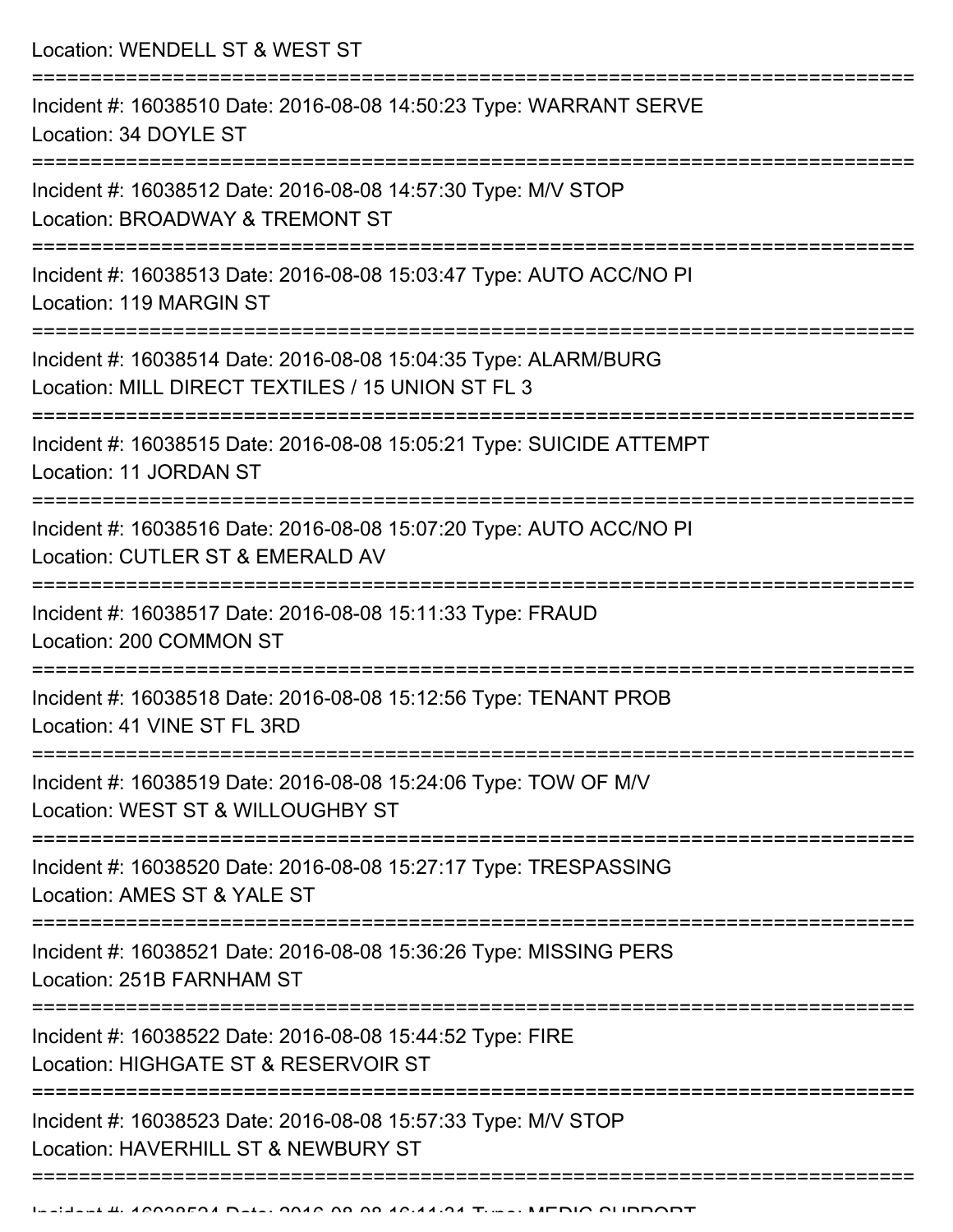| Location: JACKSON ST & PARK ST                                                                                                      |
|-------------------------------------------------------------------------------------------------------------------------------------|
| Incident #: 16038525 Date: 2016-08-08 16:28:40 Type: M/V STOP<br>Location: 152 MAPLE ST<br>:=================================       |
| Incident #: 16038526 Date: 2016-08-08 16:40:02 Type: AUTO ACC/NO PI<br>Location: 219 OSGOOD ST                                      |
| Incident #: 16038527 Date: 2016-08-08 16:43:09 Type: SHOPLIFTING<br>Location: 135 BROADWAY                                          |
| Incident #: 16038529 Date: 2016-08-08 16:46:44 Type: KEEP PEACE<br>Location: 30 MORTON ST                                           |
| Incident #: 16038528 Date: 2016-08-08 16:47:08 Type: MEDIC SUPPORT<br>Location: 700 ESSEX ST<br>-------------------------------     |
| :==================================<br>Incident #: 16038530 Date: 2016-08-08 16:53:28 Type: THREATS<br>Location: 57 FRANKLIN ST #1A |
| Incident #: 16038531 Date: 2016-08-08 16:57:42 Type: RECOV/STOL/MV<br>Location: ANDOVER ORGAN COMPANY, INC / 560 BROADWAY           |
| Incident #: 16038532 Date: 2016-08-08 17:00:32 Type: HIT & RUN M/V<br>Location: 550 BROADWAY                                        |
| Incident #: 16038533 Date: 2016-08-08 17:14:05 Type: MV/BLOCKING<br>Location: 9 HOME ST                                             |
| Incident #: 16038534 Date: 2016-08-08 17:18:00 Type: HARASSMENT<br>Location: 34 WALNUT ST                                           |
| Incident #: 16038536 Date: 2016-08-08 17:21:15 Type: NOISE ORD<br>Location: 206 PARK ST                                             |
| Incident #: 16038535 Date: 2016-08-08 17:21:46 Type: M/V STOP<br>Location: CANAL ST & LAWRENCE ST                                   |
| Incident #: 16038537 Date: 2016-08-08 17:38:46 Type: GUN CALL<br>Location: HAVERHILL ST & JACKSON ST                                |
| Incident #: 16038538 Date: 2016-08-08 17:45:46 Type: LIC PLATE STO                                                                  |

Incident #: 16038538 Date: 2016-08-08 17:45:46 Type: LIC PLATE STO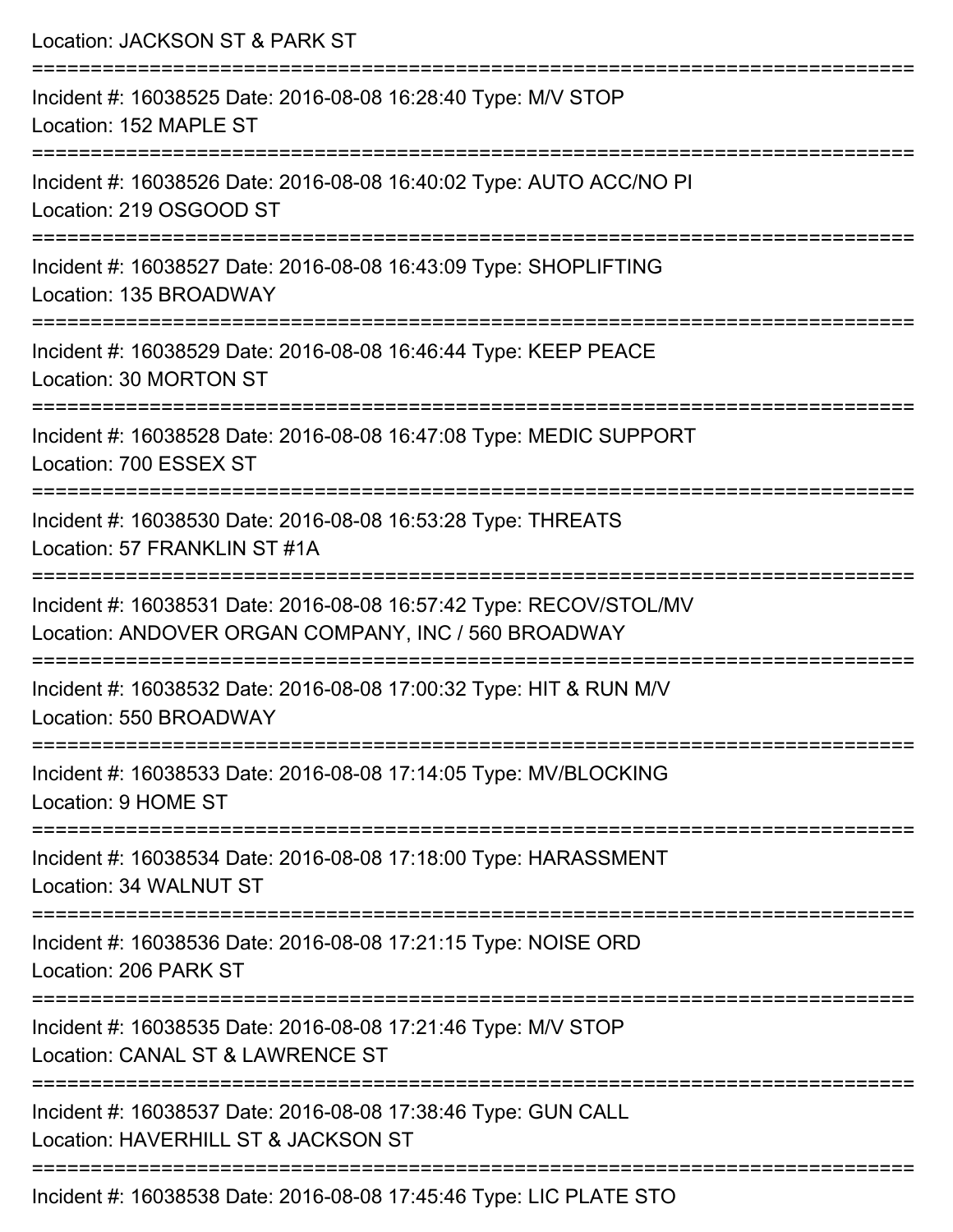| Incident #: 16038539 Date: 2016-08-08 17:48:09 Type: M/V STOP<br>Location: LEBANON ST & WHITE ST              |
|---------------------------------------------------------------------------------------------------------------|
| Incident #: 16038540 Date: 2016-08-08 17:49:43 Type: M/V STOP<br>Location: AMESBURY ST & LOWELL ST            |
| Incident #: 16038541 Date: 2016-08-08 17:50:49 Type: M/V STOP<br>Location: ESSEX ST & HAMPSHIRE ST            |
| Incident #: 16038542 Date: 2016-08-08 17:51:19 Type: GENERAL SERV<br>Location: 401 PROSPECT ST                |
| Incident #: 16038543 Date: 2016-08-08 17:53:50 Type: M/V STOP<br>Location: S BROADWAY & WEARE ST              |
| Incident #: 16038544 Date: 2016-08-08 17:54:46 Type: M/V STOP<br>Location: BROADWAY & CONCORD ST              |
| Incident #: 16038545 Date: 2016-08-08 17:57:45 Type: M/V STOP<br>Location: ANDOVER ST & BROOKFIELD ST         |
| Incident #: 16038547 Date: 2016-08-08 18:01:18 Type: M/V STOP<br>Location: MT VERNON ST & S BROADWAY          |
| Incident #: 16038546 Date: 2016-08-08 18:01:30 Type: AUTO ACC/NO PI<br>Location: KFC / 490 S UNION ST         |
| Incident #: 16038548 Date: 2016-08-08 18:03:45 Type: M/V STOP<br>Location: FERGUSON ST & S BROADWAY           |
| Incident #: 16038549 Date: 2016-08-08 18:05:05 Type: ALARM/BURG<br>Location: GUILMETTE SCHOOL / 80 BODWELL ST |
| Incident #: 16038550 Date: 2016-08-08 18:05:14 Type: GENERAL SERV<br>Location: 134 WEST ST                    |
| Incident #: 16038551 Date: 2016-08-08 18:07:00 Type: RECOV/STOL/MV<br>Location: 49 ROLLINS ST                 |
| Incident #: 16038552 Date: 2016-08-08 18:08:09 Type: M/V STOP                                                 |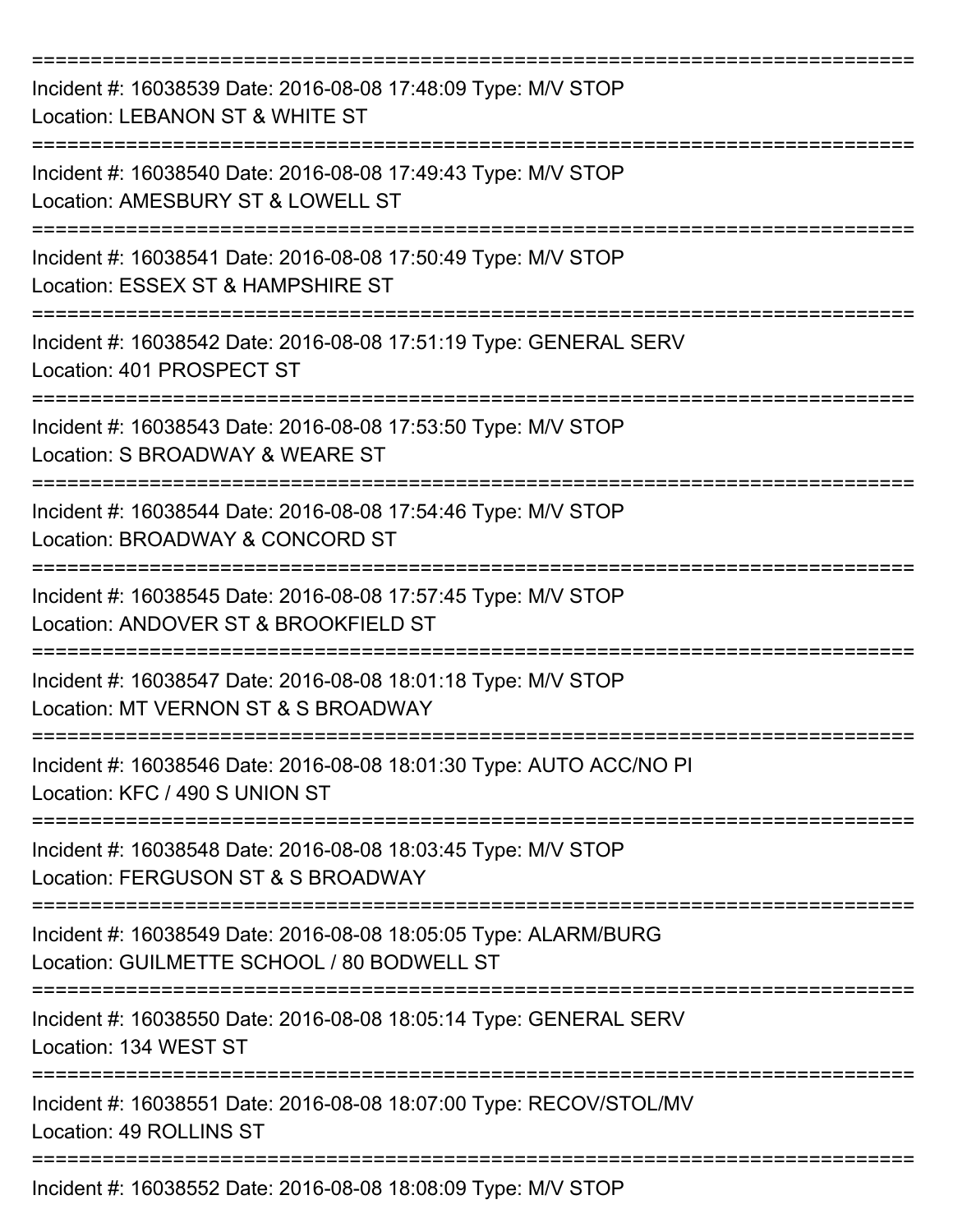| Incident #: 16038553 Date: 2016-08-08 18:13:19 Type: ALARM/HOLD<br>Location: MONPOLIO RESD / 39 BEACON ST #1           |
|------------------------------------------------------------------------------------------------------------------------|
| Incident #: 16038554 Date: 2016-08-08 18:13:51 Type: 911 HANG UP<br>Location: 1 ROYAL ST                               |
| Incident #: 16038555 Date: 2016-08-08 18:18:15 Type: M/V STOP<br><b>Location: FALLS BRIDGE</b>                         |
| Incident #: 16038556 Date: 2016-08-08 18:20:28 Type: MEDIC SUPPORT<br>Location: COMMON ST & JACKSON ST                 |
| Incident #: 16038557 Date: 2016-08-08 18:26:26 Type: LARCENY/PAST<br>Location: 31 HAMILTON ST                          |
| Incident #: 16038558 Date: 2016-08-08 18:31:07 Type: NEIGHBOR PROB<br>Location: 75 SHAWSHEEN RD FL 1                   |
| Incident #: 16038559 Date: 2016-08-08 18:34:17 Type: SUS PERS/MV<br>Location: OASIS ADULT HEALTH CENTER / 120 BROADWAY |
| Incident #: 16038560 Date: 2016-08-08 18:34:32 Type: THREATS<br>Location: 79 STEARNS AV FL 2                           |
| Incident #: 16038561 Date: 2016-08-08 18:37:56 Type: ALARM/HOLD<br>Location: MEJIA RESD. / 42 EUTAW ST                 |
| Incident #: 16038562 Date: 2016-08-08 18:50:09 Type: INVESTIGATION<br>Location: 90 LOWELL ST                           |
| Incident #: 16038563 Date: 2016-08-08 19:06:54 Type: NOISE ORD<br>Location: HAFFNERS CAR WASH / 330 S BROADWAY         |
| Incident #: 16038564 Date: 2016-08-08 19:10:55 Type: M/V STOP<br>Location: BROADWAY & CONCORD ST                       |
| Incident #: 16038565 Date: 2016-08-08 19:16:08 Type: M/V STOP<br>Location: BROADWAY & CONCORD ST                       |
| Incident #: 16038566 Date: 2016-08-08 19:17:00 Type: DISTURBANCE                                                       |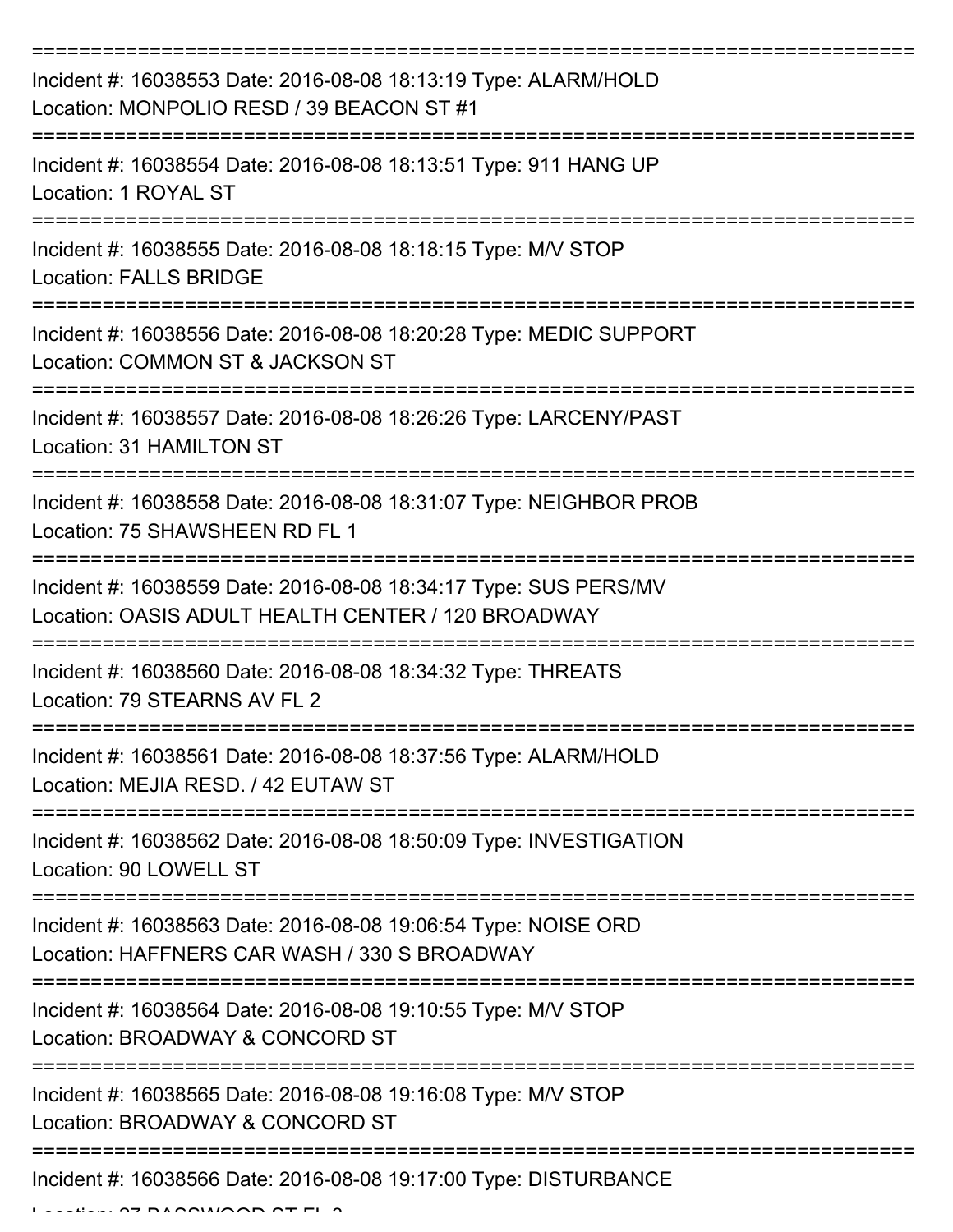| Incident #: 16038567 Date: 2016-08-08 19:18:48 Type: A&B PAST<br>Location: 120 MYRTLE ST              |
|-------------------------------------------------------------------------------------------------------|
| Incident #: 16038568 Date: 2016-08-08 19:20:02 Type: MEDIC SUPPORT<br>Location: 77 S UNION ST #306    |
| Incident #: 16038569 Date: 2016-08-08 19:24:33 Type: ALARM/HOLD<br>Location: SPRINT / 160 WINTHROP AV |
| Incident #: 16038570 Date: 2016-08-08 19:36:43 Type: NOISE ORD<br><b>Location: EVERETT ST</b>         |
| Incident #: 16038571 Date: 2016-08-08 19:41:07 Type: COURT DOC SERVE<br>Location: 19 SAVOIE AV        |
| Incident #: 16038572 Date: 2016-08-08 19:42:40 Type: INVEST CONT<br>Location: 90 E HAVERHILL ST       |
| Incident #: 16038573 Date: 2016-08-08 19:50:07 Type: ASSIST FIRE<br>Location: 101 S BOWDOIN ST        |
| Incident #: 16038574 Date: 2016-08-08 19:56:27 Type: MEDIC SUPPORT<br>Location: 55 JUNIPER ST FL 2    |
| Incident #: 16038575 Date: 2016-08-08 19:56:32 Type: MEDIC SUPPORT<br>Location: 22 JUNIPER ST FL 2    |
| Incident #: 16038576 Date: 2016-08-08 19:57:00 Type: KEEP PEACE<br>Location: INMAN ST & S BROADWAY    |
| Incident #: 16038577 Date: 2016-08-08 20:01:23 Type: MEDIC SUPPORT<br>Location: 133 HAVERHILL ST      |
| Incident #: 16038578 Date: 2016-08-08 20:08:46 Type: DOMESTIC/PROG<br>Location: 80 HAVERHILL ST FL 1  |
| Incident #: 16038579 Date: 2016-08-08 20:19:25 Type: NEIGHBOR PROB<br>Location: 10 CAMPO SECO ST      |
| Incident #: 16038580 Date: 2016-08-08 20:30:51 Type: LARCENY/PAST                                     |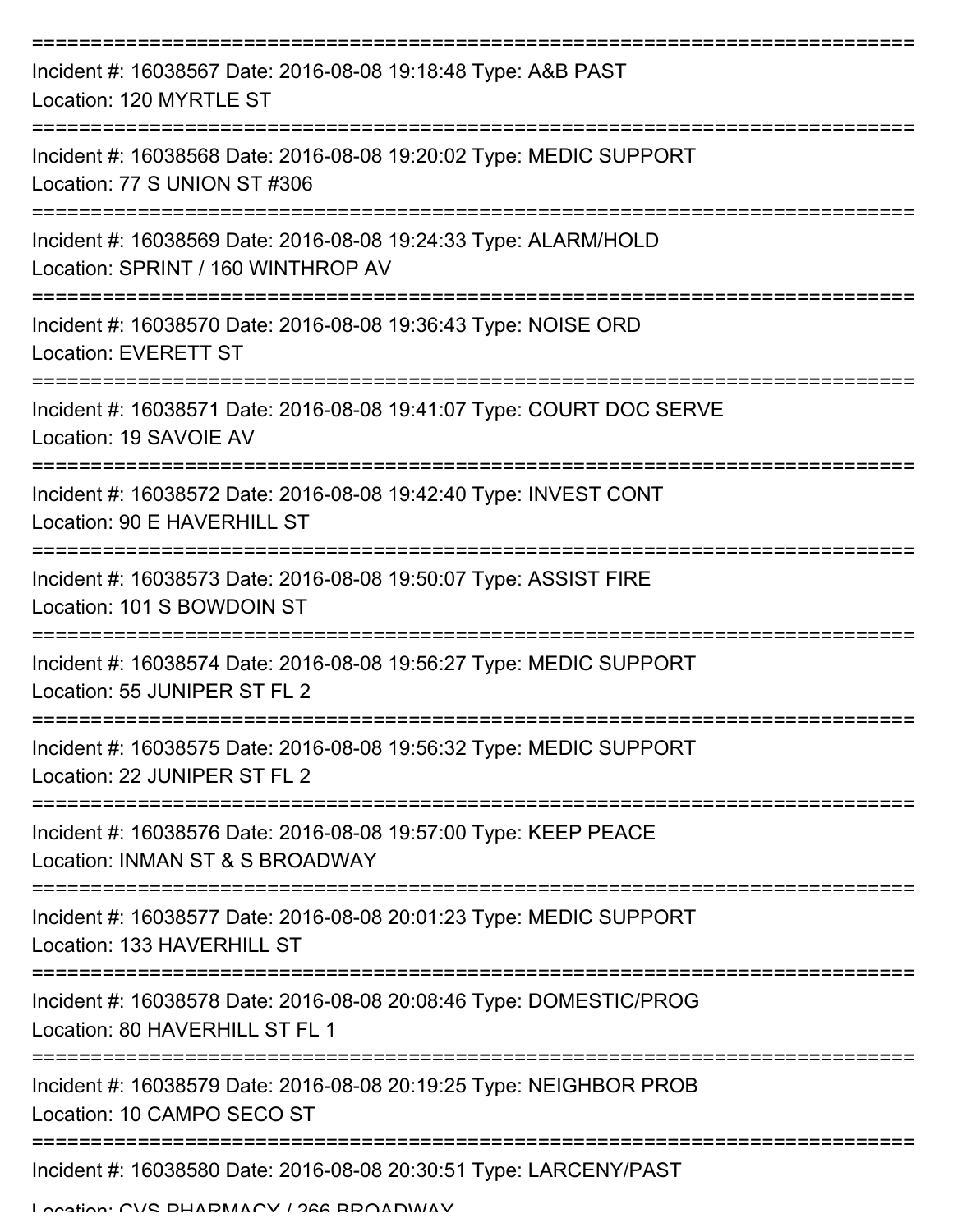| Incident #: 16038581 Date: 2016-08-08 20:50:41 Type: M/V STOP<br>Location: HAVERHILL ST & LAWRENCE ST                           |
|---------------------------------------------------------------------------------------------------------------------------------|
| Incident #: 16038582 Date: 2016-08-08 20:56:09 Type: SHOTS FIRED<br><b>Location: THORNTON AV</b>                                |
| Incident #: 16038583 Date: 2016-08-08 20:56:42 Type: SHOTS FIRED<br>Location: 28 MELROSE ST                                     |
| Incident #: 16038584 Date: 2016-08-08 21:02:03 Type: MEDIC SUPPORT<br>Location: 11 DIAMOND ST                                   |
| Incident #: 16038585 Date: 2016-08-08 21:06:08 Type: A&B D/W/ PROG<br>Location: 27 BUTLER ST                                    |
| Incident #: 16038586 Date: 2016-08-08 21:19:15 Type: NOISE ORD<br>Location: 131 MAY ST                                          |
| Incident #: 16038587 Date: 2016-08-08 21:20:26 Type: MAN DOWN<br>Location: 615 BROADWAY                                         |
| Incident #: 16038588 Date: 2016-08-08 21:27:39 Type: ANIMAL COMPL<br>Location: 93 ANDOVER ST FL 2                               |
| Incident #: 16038589 Date: 2016-08-08 21:43:21 Type: DOMESTIC/PROG<br>Location: 279 SALEM ST FL 2<br>-------------------------- |
| Incident #: 16038590 Date: 2016-08-08 21:53:09 Type: A&B PAST<br>Location: GREENFIELD ST                                        |
| Incident #: 16038591 Date: 2016-08-08 21:58:00 Type: CK WELL BEING<br>Location: S UNION ST & SALEM ST                           |
| Incident #: 16038592 Date: 2016-08-08 22:07:24 Type: UNWANTEDGUEST<br>Location: 62 HAMPSHIRE ST #2                              |
| Incident #: 16038593 Date: 2016-08-08 22:15:10 Type: UNWANTEDGUEST<br>Location: 206 ESSEX ST #F                                 |
| Incident #: 16038594 Date: 2016-08-08 22:26:10 Type: ALARM/BURG<br>Location: CITY MART / 576 HAVERHILL ST                       |